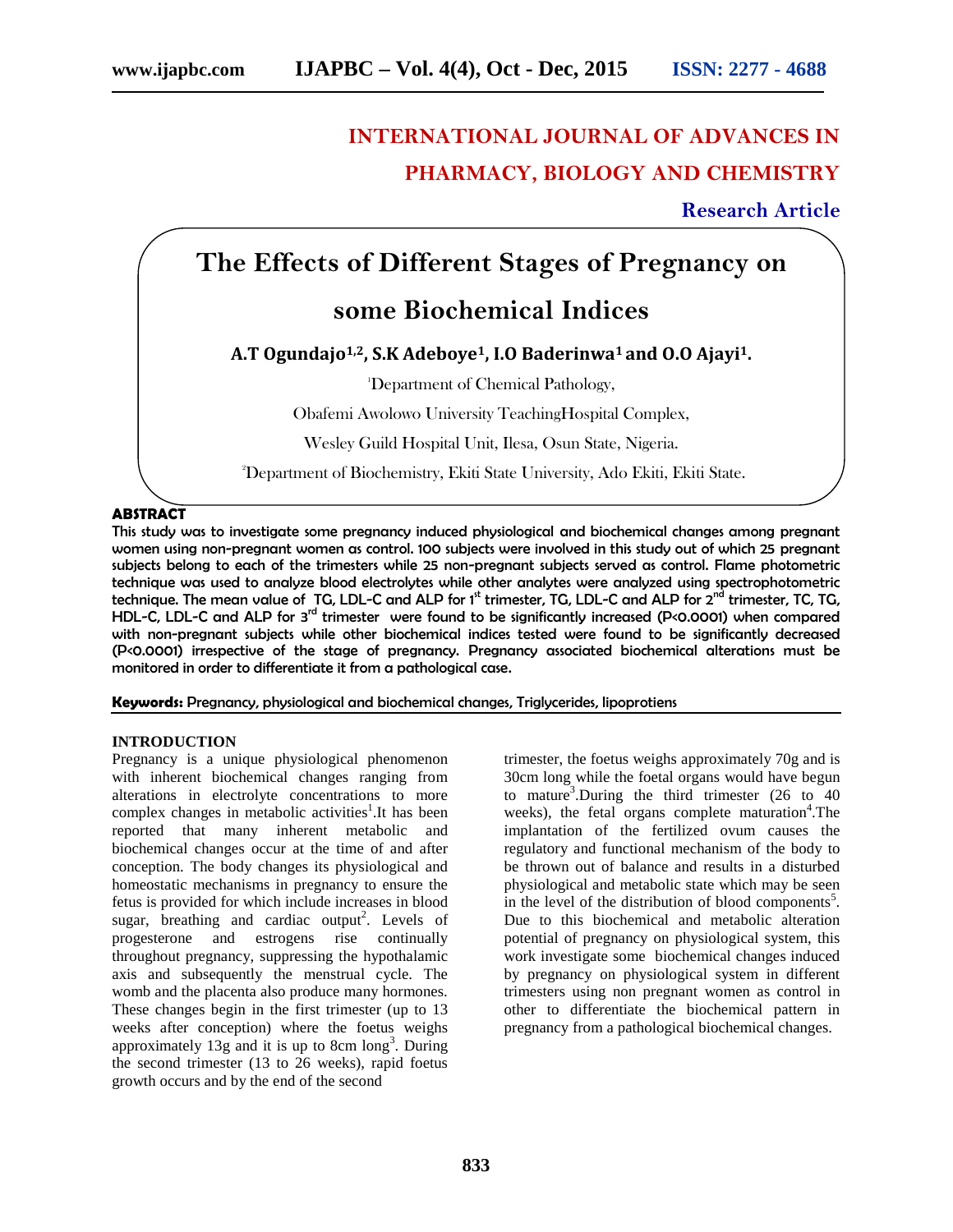#### **MATERIALS AND METHODS**

## **Subjects**

This experimental study was carried out at the Department of Chemical Pathology, Wesley Guild Hospital Unit of Obafemi Awolowo University Teaching Hospitals Complex, Ile-ife, Nigeria. Obafemi Awolowo University Teaching Hospital Complex serves as teaching hospital to the south western people and referralcentre to the country.100 subjects were involved in this study out of which 25 pregnant subjects belong to each of the trimester while 25 non pregnant subjects served as control. Exclusion criteria include evidence of eclampsia and any pathological case. Informed consent was obtained from the subjects after the study guidelines had been explained to them. Reagent kits were obtained from Randox laboratory, USA. All other materials used were obtained from other standard commercial suppliers. After an overnight fast, venous blood samples were collected into lithium heparinized bottles for biochemical analysis which include total cholesterol (TC), high density lipoprotein cholesterol (HDL-C), low density lipoprotein cholesterol (LDL-C) and triglycerides (TG), electrolytes, urea, creatinine (Cr), aspartate aminotransferase (AST), alanin aminotransferase (ALT), alkaline phosphatase (ALP), albumin and uric acid.The total cholesterol was determined using the enzymatic method<sup>6</sup>, HDL-C was determined using the precipitation method<sup>7</sup> and triglycerides was determined using the enzymatic method<sup>8</sup>. LDL-C was determined using the Freidwald's formula<sup>9</sup>. Electrolytes were analysed using flame photometric technique<sup>10</sup>, urea was analysed colorimetrically using  $diacetylmonoxime method<sup>11</sup>$  and albumin  $(ALB)$ analysed colorimetrically using bromocresol green method while creatinine was analysed by Jaffe  $method<sup>11</sup>$ . . Aspartate aminotransferse, alaninaminotransferase, alkaline phosphatase and uric acid were analysed colorimetrically as described by Monica Cheesbroughs<sup>11</sup>.

**Statistical analysis:** Results are presented as mean± SEM. Statistical significance and difference from control and test values evaluated by Student's t-test. Statistical difference at probability of  $p \le 0.05$  were considered to be significant.

#### **RESULTS**

The results of this study are presented in tables 1 to 3 representing each trimester of pregnancy. Blood total cholesterol (TC), high density lipoprotein cholesterol (HDL-C), low density lipoprotein cholesterol (LDL- C), triglycerides (TG), urea, sodium(Na), potassium(K), aspartate aminotransferase (AST), alanin aminotransferase (ALT), alkaline phosphatase (ALP), albumin(ALB), uric acid, creatinine (Cr) profiles among pregnant women in  $1<sup>st</sup>$ ,  $2<sup>nd</sup>$  and  $3<sup>rd</sup>$ trimester.In 1<sup>st</sup> trimester, the mean values of these biochemical indices when compared with mean values of non pregnant subjects were found to be significantly decreased $(p<0.0001)$  with the exception of TG, LDL-C and ALP that were found to be significantly increased ( $p<0.0001$ ). For  $2<sup>nd</sup>$ trimester, the mean values of these biochemical indices when compared with mean values of non pregnant subjects were found to be significantly decreased  $(p<0.0001)$ with the exception of TC, TG, LDL-C and ALP that were found to be significantly increased  $(p<0.0001)$ . In  $3<sup>rd</sup>$  trimester, the mean values of these biochemical indices when compared with mean values of non pregnant subjects were found to be significantly decreased  $(p<0.0001)$  with the exception TC, TG, LDL-C, HDL-C and ALP were found to be significantly increased (p<0.0001).

#### D**ISCUSSION**

The findings from the above study showed that pregnancy influence biochemical and physiological parameters irrespective of the stage of pregnancy. The lipid profile comprising of TC, LDL, HDL and TG were observed to be significantly different from  $1<sup>st</sup>$  trimester to  $3<sup>rd</sup>$  trimester of pregnancy. (p<0.0001) (table 1-3) when compared with non pregnant subjects. The above might be as a result of higher concentration of oestrogen and insulin resistance which during pregnancy usually increase physiological triglycerols, fatty acids, cholesterol, lipoprotein and phospholipids starting from the first trimester and the effect is observed until delivery<sup>12</sup>. The observable change in plasma total cholesterol especially from  $2<sup>nd</sup>$  stage of the pregnancy is responsible for various changes in the lipoprotein fraction. The HDL- cholestrol of a pregnant subject when compared with non pregnant subject was found to be significantly decreased in 1st trimester  $(1.252 \pm 1.252)$  $0.064/ 1.472 \pm 0.040$  but there was an increase beginning at the  $2<sup>nd</sup>$  trimester and the increase became more significant in  $3<sup>rd</sup>$  trimester  $(1.640 \pm 1.22/1.472 \pm 0.040)$ . These observable changes suggest that HDL increases in response to estrogen level which is in line with other findings $^{13}$ . The plasma level of the TC in pregnant subjects was observed to be significantly decreased  $(p<0.0001)$ when compared with the pregnant subject but significantly increase in  $2<sup>nd</sup>$  trimester (table 2) and this increase continues till delivery. LDL-cholesterol of pregnant subjects compared with control showed a steady significant increase right from the first trimester to  $3<sup>rd</sup>$  trimester which may be as a result of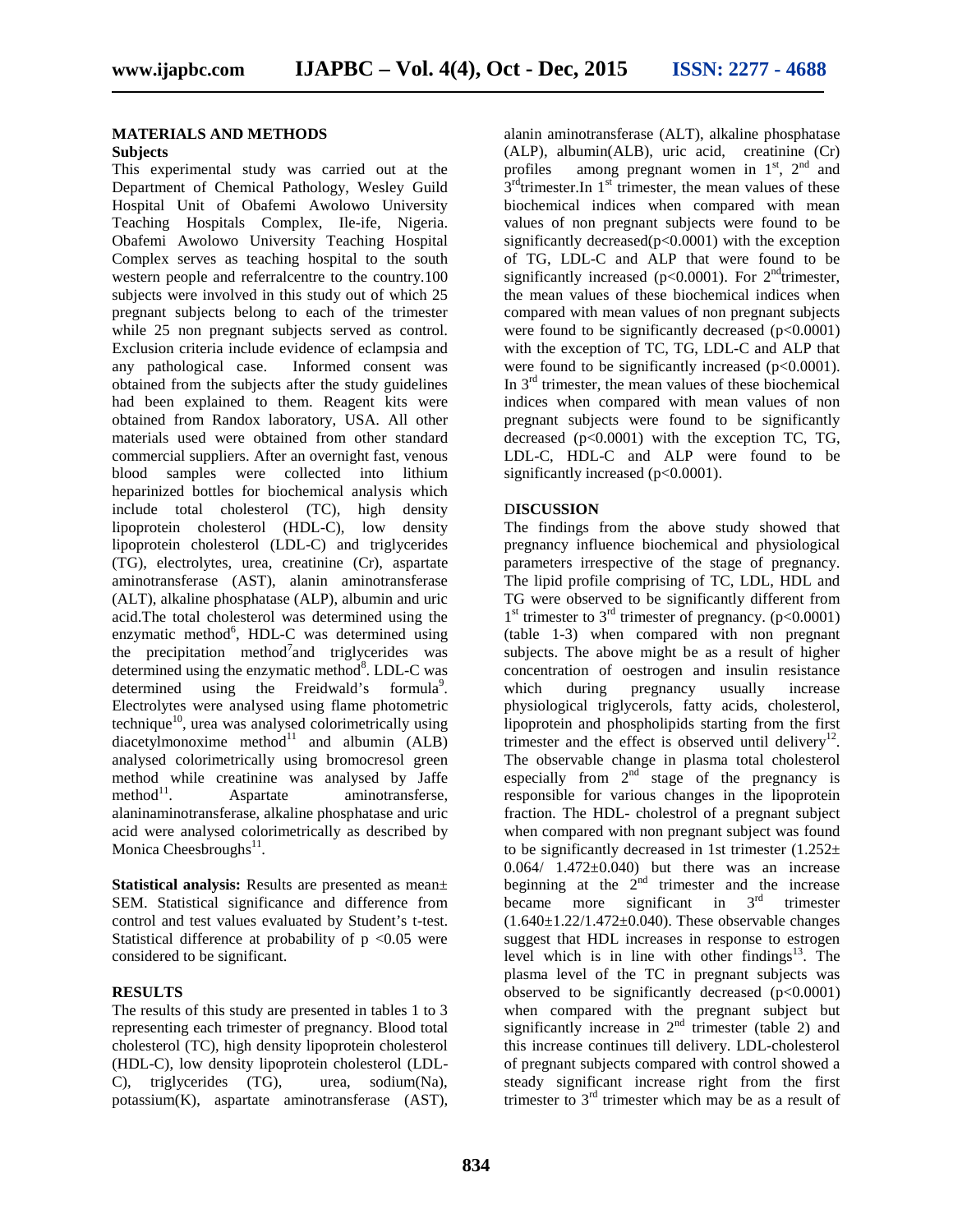oxidative activity of the placenta where cholesterol is used by placenta for steroid synthesis and fatty acid are used for placental oxidation and membrane formation thereby leading to generation of more LDL- cholesterol<sup>13</sup>. Renal function was assessed by monitoring the blood electrolytes  $(Na^+, K^+)$  urea and creatinine in each of the stages of pregnancy. The mean value of the sodium and the potassium (table 3) were found to be significantly decreased when compared with control subject irrespective of the stage (p<0.0001) of pregnancy. Also, both urea and creatinine significantly decreased from the 1st

trimester (table 1-3)  $(p<0.0001)$  when compared with non pregnant woman. This significant decrease in this renal function indices suggest increase in glomerular filtration rate that occur immediately after conception and last all through the period of pregnancy may be responsible which result in significant hyperfiltration coupled with enhance renal plasma flow which is a common future of pregnancy leading to significant decrease in blood urea and creatinine<sup>14</sup>. When serum creatinine concentration is above 0.8 mg/dl during pregnancy, it may indicate an underlying renal dysfunction<sup>15</sup>.

| Pregnant Subjects $(1st Trimeters)$<br>$n=2.5$ | Control(Non-Pregnant Subjects) n=25 | p value  |
|------------------------------------------------|-------------------------------------|----------|
|                                                |                                     |          |
| $3.800 \pm 0.095$                              | $3.896 \pm 0.101$                   | < 0.0001 |
| $1.160 \pm 0.093$                              | $1.156 \pm 0.067$                   | < 0.0001 |
| $1.252 \pm 0.064$                              | $1.472 \pm 0.040$                   | < 0.0001 |
| $2.048 \pm 0.092$                              | $1.796 \pm 0.055$                   | < 0.0001 |
| $3.852 \pm 0.173$                              | $5.584 \pm 0.231$                   | < 0.0001 |
| $134.7 \pm 0.694$                              | $136.3 \pm 0.535$                   | < 0.0001 |
| $3.420 \pm 0.095$                              | $4.120 \pm 0.084$                   | < 0.0001 |
| $20.40 \pm 2.074$                              | $27.16 \pm 1.862$                   | < 0.0001 |
| $17.48 \pm 0.934$                              | $21.52 \pm 1.670$                   | < 0.0001 |
| 76.600±3.060                                   | $67.120 \pm 4.381$                  | < 0.0001 |
| $37.20 \pm 0.808$                              | $43.64 \pm 0.846$                   | < 0.0001 |
| $0.217 \pm 0.017$                              | $0.342 \pm 0.017$                   | < 0.0001 |
| $58.92 \pm 1.551$                              | $86.52 \pm 3.003$                   | < 0.0001 |
|                                                |                                     |          |

**Table 1 The effects of pregnancy on some biochemical indices among pregnant women in 1st trimester.**

Values are mean ± SEM. Significant difference between pregnant and non pregnant group determined by student's t-test.

**Table 2**

| The effects of pregnancy on some biochemical indices among pregnant women in $2nd$ trimester. |                                                |                                     |          |  |  |
|-----------------------------------------------------------------------------------------------|------------------------------------------------|-------------------------------------|----------|--|--|
| Parameter                                                                                     | Pregnant Subjects $(1st$ Trimesters)<br>$n=25$ | Control(Non-Pregnant Subjects) n=25 | p value  |  |  |
| $TC \ (mmol/l)$                                                                               | $5.052 \pm 0.166$                              | $3.896 \pm 0.101$                   | < 0.0001 |  |  |
| $TG \ (mmol/l)$                                                                               | $1.632 \pm 0.107$                              | $1.156 \pm 0.067$                   | < 0.0001 |  |  |
| HDL(mmol/l)                                                                                   | $1.436 \pm 0.093$                              | $1.472 \pm 0.040$                   | < 0.0001 |  |  |
| LDL(mmol/l)                                                                                   | $2.888 \pm 0.111$                              | $1.796 \pm 0.055$                   | < 0.0001 |  |  |
| UREA (mmol/l)                                                                                 | $3.588 + 0.522$                                | $5.584 \pm 0.231$                   | < 0.0001 |  |  |
| $Na^+$ (mmol/l)                                                                               | $134.7 \pm 0.694$                              | $141.1 \pm 2.982$                   | < 0.0001 |  |  |
| $K^+$ (mmol/l)                                                                                | $3.420 \pm 0.078$                              | $4.120 \pm 0.084$                   | < 0.0001 |  |  |
| AST (IU/l)                                                                                    | $20.40 \pm 2.074$                              | $52.84 \pm 4.513$                   | < 0.0001 |  |  |
| ALT(IU/I)                                                                                     | $21.52 \pm 1.670$                              | $31.24 \pm 5691$                    | < 0.0001 |  |  |
| ALP (IU/l)                                                                                    | $67.120 \pm 4.381$                             | $37.80 \pm 0.998$                   | < 0.0001 |  |  |
| ALB $(g/l)$                                                                                   | $37.20 \pm 0.975$                              | $43.64 \pm 0.846$                   | < 0.0001 |  |  |
| <b>URIC</b><br>ACID(mmol/l)                                                                   | $0.189 \pm 0.037$                              | $0.342 \pm 0.017$                   | < 0.0001 |  |  |
| $Cr \, (\mu \text{mol/l})$                                                                    | $58.92 \pm 1.551$                              | $86.52 \pm 3.003$                   | < 0.0001 |  |  |

Values are mean ± SEM. Significant difference between pregnant and non pregnant group determined by student's t-test.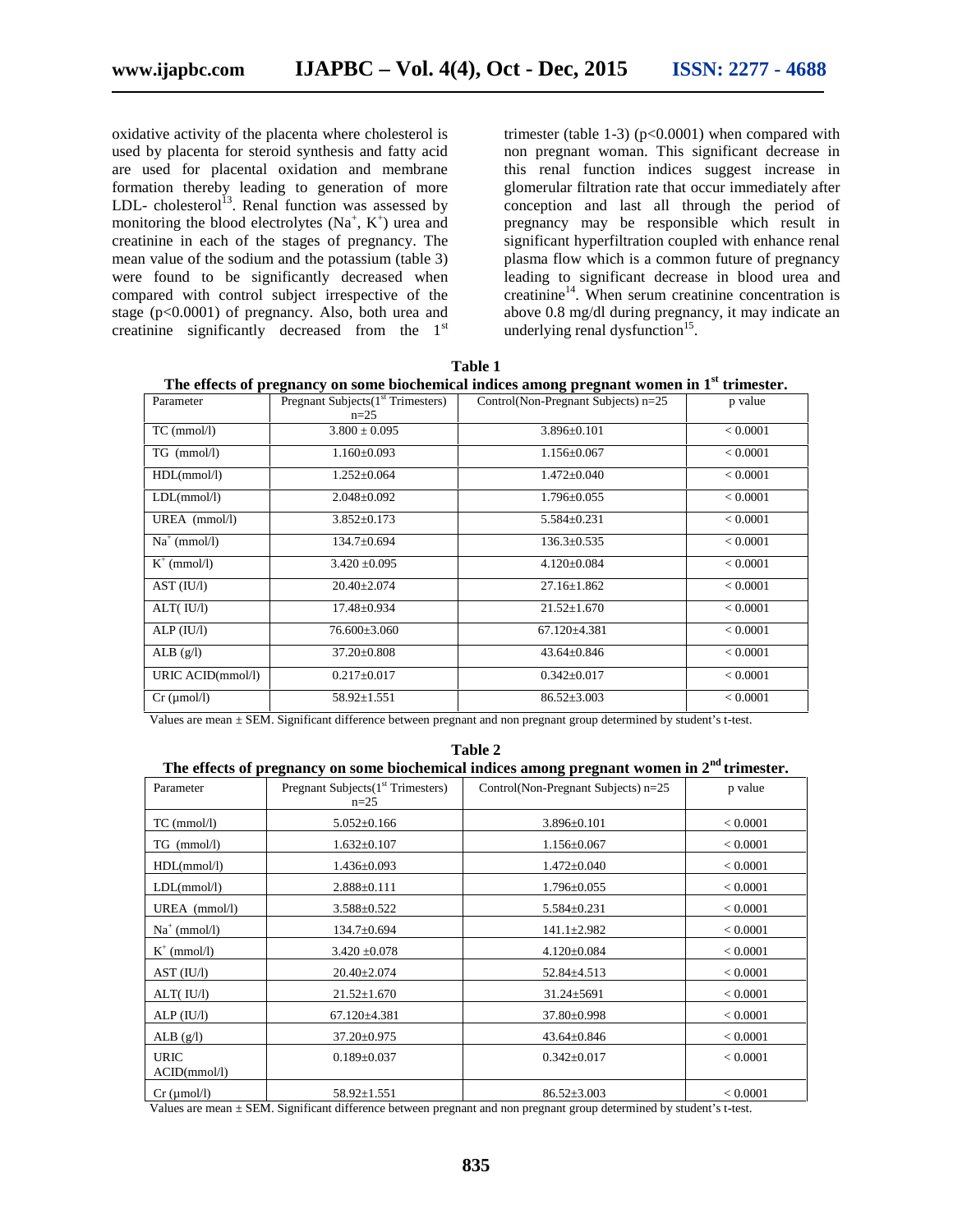| The effects of pregnancy on some biochemical indices among pregnant women in 3 <sup>rd</sup> trimester |                                     |                                     |          |  |  |  |
|--------------------------------------------------------------------------------------------------------|-------------------------------------|-------------------------------------|----------|--|--|--|
| Parameter                                                                                              | Pregnant Subjects $(1st Trimeters)$ | Control(Non-Pregnant Subjects) n=25 | p value  |  |  |  |
|                                                                                                        | $n=25$                              |                                     |          |  |  |  |
| $TC$ (mmol/l)                                                                                          | $5.660 \pm 0.186$                   | $3.896 \pm 0.101$                   | < 0.0001 |  |  |  |
| $TG \ (mmol/l)$                                                                                        | $1.716 \pm 0.187$                   | $1.156 \pm 0.067$                   | < 0.0001 |  |  |  |
| HDL(mmol/l)                                                                                            | $1.640 \pm 0.122$                   | $1.472 \pm 0.040$                   | < 0.0001 |  |  |  |
| LDL(mmol/l)                                                                                            | $3.312 \pm 0.156$                   | $1.796 \pm 0.055$                   | < 0.0001 |  |  |  |
| UREA (mmol/l)                                                                                          | $3.676 \pm 0.354$                   | $5.584 \pm 0.231$                   | < 0.0001 |  |  |  |
| $Na^+$ (mmol/l)                                                                                        | $134.7 \pm 0.694$                   | $141.1 \pm 2.982$                   | < 0.0001 |  |  |  |
| $K^+$ (mmol/l)                                                                                         | $3.296 \pm 0.042$                   | $4.120 \pm 0.084$                   | < 0.0001 |  |  |  |
| AST (IU/I)                                                                                             | $20.40 \pm 2.074$                   | $52.84 \pm 4.513$                   | < 0.0001 |  |  |  |
| ALT(IU/I)                                                                                              | $21.52 \pm 1.670$                   | $31.24 \pm 5691$                    | < 0.0001 |  |  |  |
| ALP (IU/l)                                                                                             | $170.5 \pm 8.002$                   | $37.80 \pm 0.998$                   | < 0.0001 |  |  |  |
| ALB $(g/l)$                                                                                            | $37.80 \pm 0.998$                   | $43.64 \pm 0.846$                   | < 0.0001 |  |  |  |
| URIC ACID(mmol/l)                                                                                      | $0.140 \pm 0.013$                   | $0.342 \pm 0.017$                   | < 0.0001 |  |  |  |
| $Cr \, (\mu \text{mol/l})$                                                                             | $59.52 \pm 2.108$                   | $86.52 \pm 3.003$                   | < 0.0001 |  |  |  |

**Table 3**

Values are mean ± SEM. Significant difference between pregnant and non pregnant group determined by student's t-test.

Liver function indices which include AST, ALT, ALP, ALB and uric acid were monitored in each of the stages of normal pregnancy and were found to be significantly decreased ( $p<0.0001$ ) with the exception of ALP when compared with non pregnant subjects (table 1-3). This could be said to be as a result of general reduction in liver function observable during pregnancy which is due to the expansion of extracellular fluid<sup>16</sup>. Expansion of extracellular fluid coupled with reduced net tubular reabsoption of amino acids andurate that may account for significant decrease in blood ALB and uric acid level in all stages of pregnancy when compared with non pregnant subjects<sup>16,17</sup>.ALP on the order hand was found to be significantly increased in pregnant subjects when compared with non pregnant women(control) irrespective of the stage of pregnancy(table 1-3). This significant increase in blood activity of ALP suggests an increased enzyme activity of placenta origin which is in line with other scientific findings<sup>15</sup>. In conclusion, pregnancy has a characteristic pattern of alteration on physiological and biochemical parameters which must be well understood in order to differentiate it from a pathological case. Furthermore, the above observed pregnancy induced biochemical changes may be monitored in pregnancy for better management.

#### **REFERENCES**

1. Ifukor PC, Jacobs J, Ifukor RN, Ewrhe OL. Changes in haematological indices in normal pregnancy. Physiology J., 2013; 1-4.

- 2. Jiang X, Bar HY, Yan J, West AA, Perry CA, Malysheva OV, Devapatla S, Pressman E, Vermeylen FM, Caudill MA. Pregnancy induces transcriptional activation of the peripheral innate immune system and increases oxidative DNA damage among healthy third trimester pregnant women. Plos One, 2012; 7 (11): 1-10.
- 3. Oke IT, Awofadeju SO and Oyedeji SO, Haemorheological profile in different trimesters among pregnant woman in south west, Prk J Physio, 2011;7 (2): 17-19.
- 4. Lawson DB, Starrant TB. Anaemia in pregnancy in obstetrics and gynaecology in the tropics and developing countries. Oxford black well scientific publication, 1988.
- 5. Trans HA. Biochemical tests in pregnancy. Aust Prescr.2005;98-101
- 6. Allain CC, Poon LS, Chan CSG, Richmond W. Total cholesterol assay. Clinical chemistry, 1974; 20:470-471.
- 7. Grave TH. Grove Method of High Density Lipoprotein. Clinical Chemistry,1979; 25,560- 562
- 8. Esders TN, Michira CA. Triglyceride estimation, J. Biol. chem, 1997; 254:710-712.
- 9. Friedwald WT, Levy RI, Fredrickson DS. Estimation of the concentration of low-density lipoprotein, cholesterol in plasma without use of preparative ultracentrifugation. Clinical Chemistry.1972; 18(6):499-502.